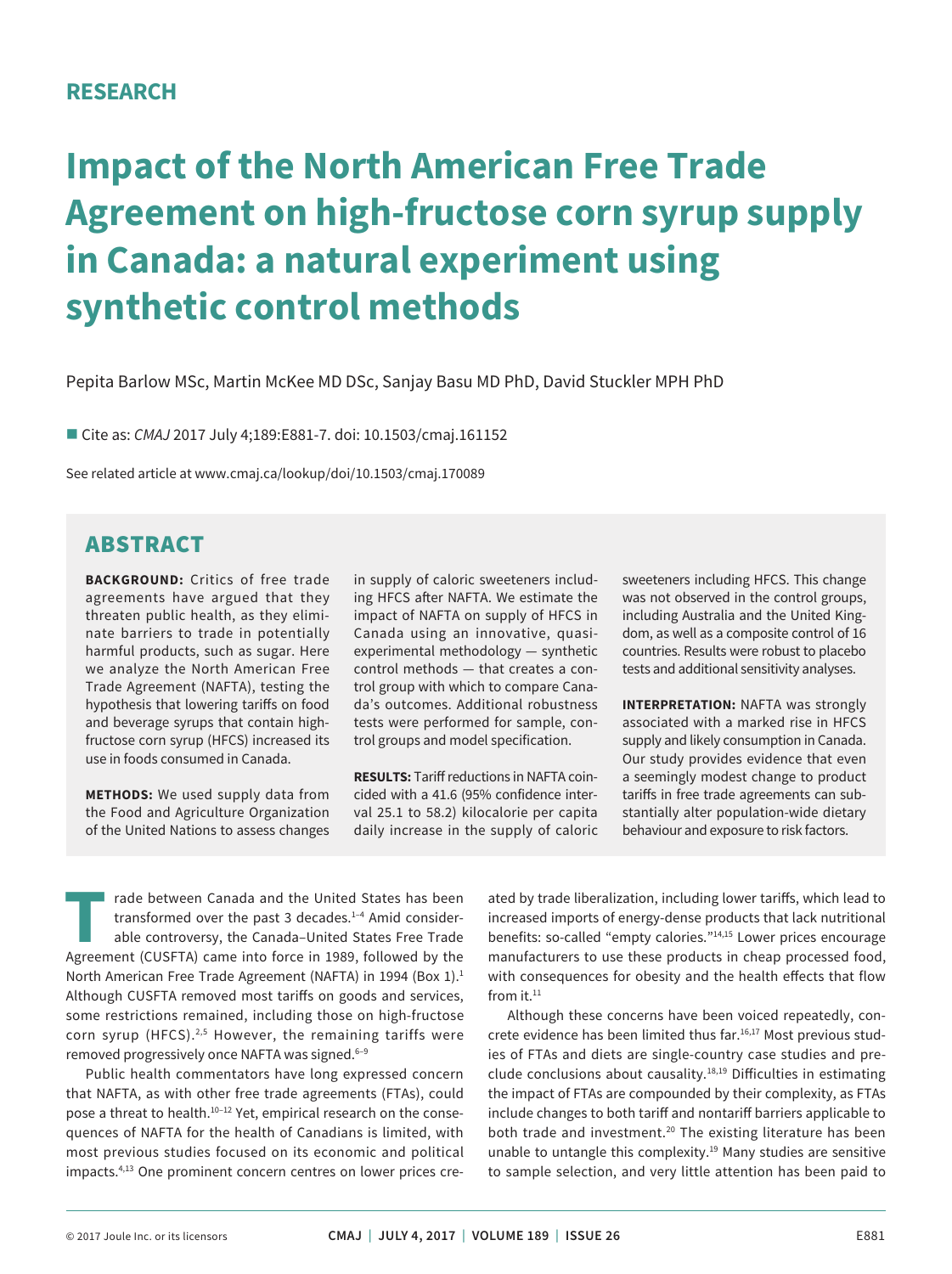#### **Box 1: Key terms and acronyms**

**Free trade agreement (FTA):** A major policy tool for reducing tariffs (a trade tax) and nontariff barriers to trade and investment.

**The North American Free Trade Agreement (NAFTA):** A trade deal between Canada, Mexico and the United States that came into force on Jan. 1, 1994. NAFTA superseded an earlier agreement between Canada and the US in 1989, the Canada–United States Free Trade Agreement (CUSFTA).

**High-fructose corn syrup (HFCS)**: A form of sugar that is linked to the development of noncommunicable diseases and risk factors, including dyslipidemia, cardiovascular disease, metabolic syndrome, obesity and diabetes. 8,9,19,51-54

Note: See Appendices 1 and 2 (available at www.cmaj.ca/lookup/suppl/doi:10.1503/ cmaj.161152/-/DC1) for a detailed description of FTAs and HFCS.

specific potentially harmful foods, such as HFCS, which is linked to dyslipidemia, cardiovascular disease and metabolic syndrome (Box 1).8,9,19,51–54 Here we take advantage of an exceptional natural experiment in which tariffs on HFCS were withdrawn, within an existing system of free trade in goods, to study the effect of withdrawal of tariffs on HFCS products on consumption of the same in Canada.

## **Methods**

We use an innovative methodology of time-series analysis with a "synthetic control" that estimates the supply in Canada against a control group, including specific countries and a weighted combination of comparison control nations. This better simulates experimental conditions to assess the null hypothesis of no effect, or what would have happened to the supply of food and beverage syrups that include HFCS in the absence of a change to import tariffs.

## **Study setting**

NAFTA included a schedule that set out subtle but potentially important changes to tariffs on Canadian imports of caloric HFCS syrups used in food and beverage production between 1994 and 1998, as shown in Appendix 1 (Appendix 1, available at www. cmaj.ca/lookup/suppl/doi:10.1503/cmaj.161152/-/DC1). A longstanding dispute over subsidies to US cane and beet sugar farmers had prevented tariffs on all food and beverage syrups from being removed in CUSFTA.<sup>2,5</sup> The concerns were mainly with respect to cane and beet sugars, but syrups from cane and beet sugars and HFCS were combined in 1 tariff category. However, NAFTA's tariff schedule separated them into 2 categories, so tariffs on food and beverage syrups containing HFCS were gradually removed between 1994 and 1998, but remained in place for cane and beet syrups.21–23

### **Data sources and measures**

To evaluate the effect of the tariff reductions arising from NAFTA, we use annual food supply data from the Food and Agriculture Organization of the United Nations Statistics Office (FAOSTAT).<sup>24</sup> FAOSTAT data comprise the only available data source for estimating changes in food consumption on a comparative, crossnational basis during the study period. The FAOSTAT database details total food supply for human consumption in kilocalories (kcal) per capita per day. Annual supply figures are the sum of imports and domestic production, less exports, estimated wastage and stocks from the previous period. Table 1 summarizes the definitions of variables and the data sources used in our analysis. Governments report food supply data to the United Nations based on harmonized classification and measurement guidelines. Supply of HFCS is captured in FAOSTAT's measure of total caloric sweeteners, which also captures additional syrups with unchanged tariffs: pure fructose and maltose, maple sugar and

| Table 1: Summary of variable definitions and data sources                                                                                                              |                                                                                                                                              |                                                                                                                                                             |  |
|------------------------------------------------------------------------------------------------------------------------------------------------------------------------|----------------------------------------------------------------------------------------------------------------------------------------------|-------------------------------------------------------------------------------------------------------------------------------------------------------------|--|
| <b>Variable</b>                                                                                                                                                        | <b>Measure</b>                                                                                                                               | <b>Source</b>                                                                                                                                               |  |
| Supply of caloric sweeteners including HFCS,<br>cane and beet sugars, total sugars, cereals,<br>fruits, meats, vegetables, vegetable oils,<br>animal fats and all food | Kilocalories per capita                                                                                                                      | Food and Agriculture Organization of the<br>United Nations Statistics Office                                                                                |  |
| US exports of HFCS beverage and other sugar<br>syrups to Canada                                                                                                        | Net exports (exports to Canada less imports)<br>and re-exports to the US) in kilograms per<br>capita*                                        | United States Department of Agriculture                                                                                                                     |  |
| Income                                                                                                                                                                 | GDP per capita measured in constant 2005 US<br>dollars and adjusted for differences in<br>purchasing power                                   | World Bank World Development Indicators<br>$(2015$ edition)                                                                                                 |  |
| Inflation                                                                                                                                                              | Annual percent growth rate of the GDP implicit<br>deflator (the ratio of GDP in current local<br>currency to GDP in constant local currency) | World Bank World Development Indicators<br>$(2015$ edition)                                                                                                 |  |
| US investments in Canadian corn syrup<br>industry                                                                                                                      | Indicators of the establishment of Canadian<br>branches or acquisition of Canadian<br>companies by major US corn syrup producers             | Investment data from the Investment Review<br>Division, Government of Canada; list of major<br>US corn syrup producers from US Corn<br>Refiners Association |  |
|                                                                                                                                                                        |                                                                                                                                              |                                                                                                                                                             |  |

Note: GDP = gross domestic product, HFCS = high-fructose corn syrup.

\*US exports are reported as totals and were converted to per capita figures using population estimates from the World Bank World Development Indicators, 2015 edition.24–27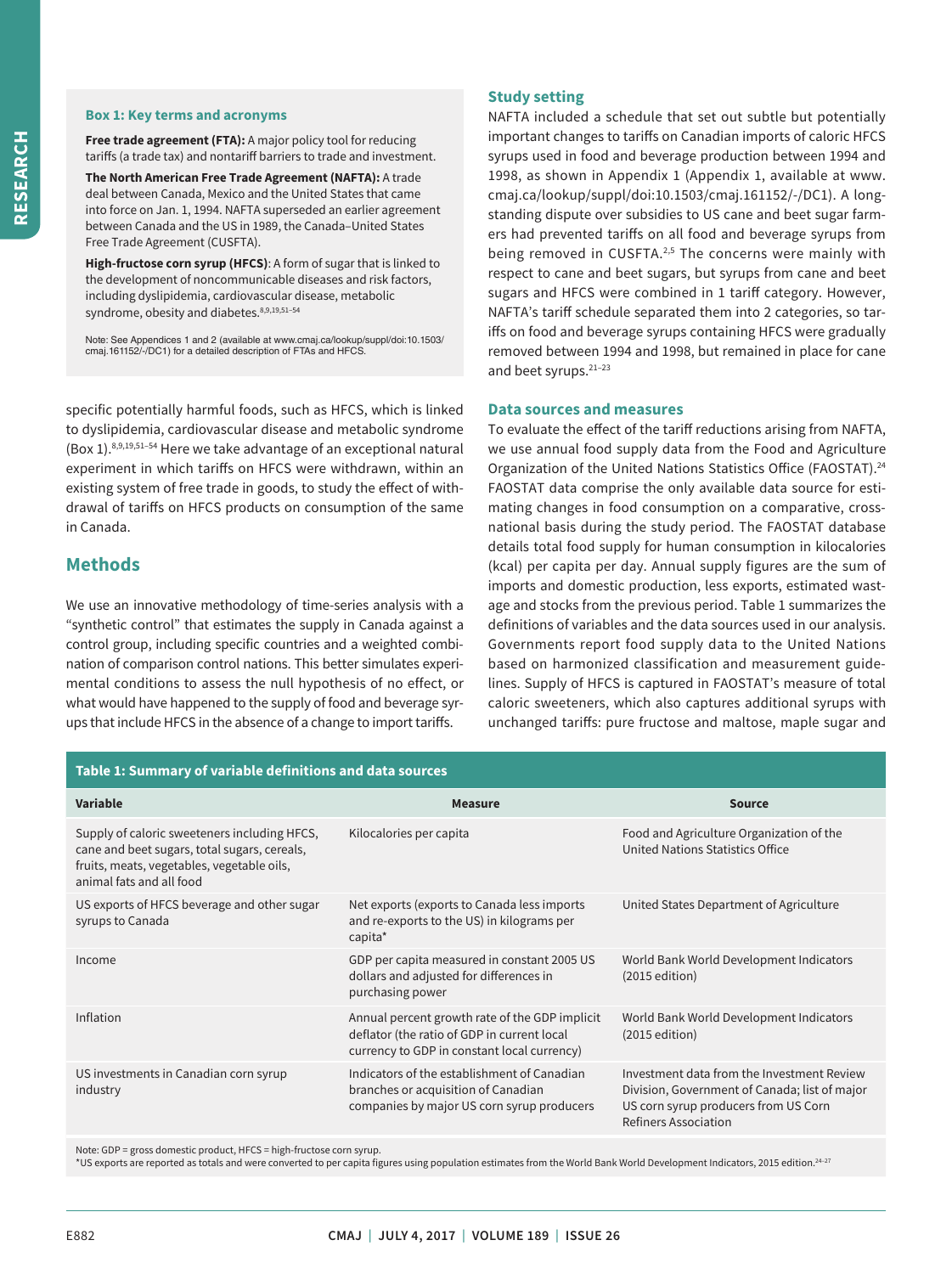syrup, glucose, dextrose, lactose and molasses, although the category is not disaggregated further.<sup>28</sup>

Our models adjust for urbanization and for national income (gross domestic product [GDP] per capita corrected for differences in prices and in purchasing power) using data from the World Bank World Development Indicators 2015 edition.25 Our models also adjust for differences in dietary preferences using FAOSTAT measures of vegetable, vegetable oil, fruit, meat, cereal, animal fat and total food consumption. We examine changes in US exports of HFCS using data from the United States Department of Agriculture Global Agricultural Trade System database.<sup>26</sup>

### **Fixed effects and synthetic control models**

To estimate the effect of NAFTA, we are interested in comparing levels of supply in Canada with its control. We first estimate cross-national fixed-effects regression models with countryspecific intercepts; i.e., dummy variables for each country that capture unobserved, time-invariant country characteristics that could affect caloric sweetener supply. We compare Canada with 2 other high-income countries that approximate this control, as they had parallel trends in supply before NAFTA: Australia and the United Kingdom (Appendix 2, available at www.cmaj.ca/ lookup/suppl/doi:10.1503/cmaj.161152/-/DC1).

Because fixed-effects regression models can yield biased effect estimates, we then estimate the control for Canada using the "synthetic control" method.<sup>29,30</sup> This approach overcomes certain limitations associated with the widely used Difference-in-Differences approach.<sup>31</sup> It estimates supply in Canada's control from a weighted combination of comparison countries that were similar (as identified using variables that predict supply), but were not exposed to US FTAs. Weights are assigned according to each country's similarity with Canada pre-NAFTA and each variable's predictive power (see Appendix 3 [available at www.cmaj. ca/lookup/suppl/doi:10.1503/cmaj.161152/-/DC1] for a full description of this method).<sup>32,33</sup> Following previous studies of dietary change and consumption, the predictors are GDP per capita and inflation, as well as vegetable, vegetable oil, fruit, meat, cereal, animal fat and total food consumption.34–36 We also include 1-year lagged values of the outcome variable to capture unobserved factors that affect supply.<sup>37</sup>

The pool of comparison countries is restricted to countries that enable us to distinguish the effect of NAFTA from other important macroeconomic and trade policy changes. Similar to Canada, the 16 comparison countries were members of the Organisation for Economic Co-operation and Development (OECD), and made similar global trade policy commitments as members of the World Trade Organization (WTO), and the General Agreement on Trade and Tariffs (the WTO's precursor). However, unlike Canada, the "control group" countries did not enter a US FTA during the study period: Australia, Austria, Denmark, Finland, France, Germany, Greece, Italy, Japan, Netherlands, New Zealand, Portugal, Spain, Sweden, Switzerland and the UK. Appendix 4 (available at www.cmaj.ca/lookup/suppl/ doi:10.1503/cmaj.161152/-/DC1) summarizes the countries used as comparison units and their weights from this analysis. The control for Canada is a weighted combination of all 16 countries



**Figure 1:** Trends in the supply of sweetener syrups including high-fructose corn syrup (HFCS) in Canada and the synthetic control, 1985–2000. Note: Vertical line shows the implementation of the North American Free Trade Agreement on Jan. 1, 1994.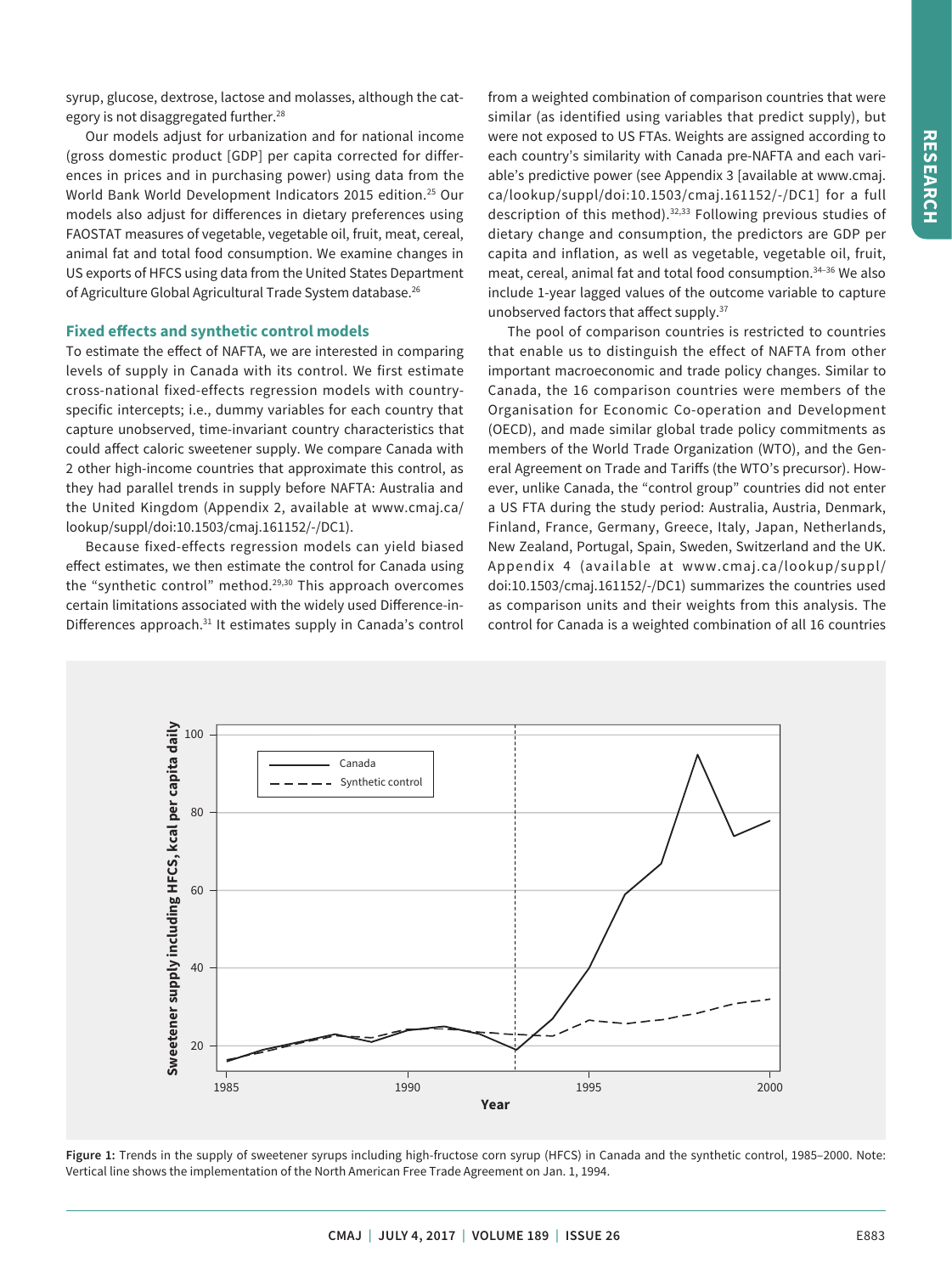in the donor pool. Four-fifths of Canada's control is constructed using predictor observations in Spain, Germany and New Zealand, and the remaining fifth is based on the remaining 13 countries (Appendix 5, available at www.cmaj.ca/lookup/suppl/ doi:10.1503/cmaj.161152/-/DC1). Our sample covers the years 1985–2000. Additional analyses confirmed that our results are not qualitatively affected by our choice of study period (Appendix 6, available at www.cmaj.ca/lookup/suppl/doi:10.1503/ cmaj.161152/-/DC1). Analyses were done in STATA version 13.1.

## **Methods for checking robustness**

We carried out additional analyses to test whether our findings are sensitive to our sample specification and differences in trade instruments between North America and Europe. This included an "in-space" placebo used to estimate *p* values by comparing the effect estimated for Canada with a placebo effect obtained by iteratively reassigning NAFTA to countries that did not actually implement it, and then calculating placebo effects for each country.

## **Ethics approval**

No ethics approval was required for the study, as we used publicly available, pre-anonymized data.

## **Results**

Figure 1 shows that in Canada, the daily per capita supply of caloric sweeteners including HFCS rose from 21.2 kcal (95% confidence interval [CI] 10.26 to 32.19) in the pre-NAFTA period to 62.9 kcal (95% CI 50.43 to 75.29) post-NAFTA. This represents a 41.6 kcal (95% CI 25.06 to 58.21) increase after tariffs were removed on food and beverage syrups containing HFCS. The rise in caloric sweeteners persisted for each year that tariffs were reduced, stopping after the final reduction in 1998. Crossnational fixed-effects models also identify an increase in supply of caloric sweeteners after Canada acceded to NAFTA, compared with Australia and the UK (NAFTA estimate: 34.39 kcal, 95% CI 30.02 to 38.76; see Appendix 7, available at www.cmaj.ca/ lookup/suppl/doi:10.1503/cmaj.161152/-/DC1).

The rise in supply of caloric sweeteners including HFCS coincided with an interruption in the long-term decline in total sugar and sweetener supply in Canada. Before NAFTA, total sugar supply was declining, mirroring cane and beet sugars. From 1994, trends in total sugars and cane and beet sugars diverged (Appendix 8, available at www.cmaj.ca/lookup/suppl/doi:10.1503/ cmaj.161152/-/DC1). Supply of cane and beet sugars in Canada was on average 20.6 kcal/capita daily (95% CI 5.63 to –46.81) lower than before NAFTA, but supply of all sugars and sweeteners was, on average, 21.05 kcal/capita daily (95% CI 0.95 to 41.15) higher. Caloric sweeteners including HFCS accounted for an increasing proportion of total sugar and sweeteners, rising from 4.8% (95% CI 2.44 to 7.13) before NAFTA to 13.5% (95% CI 10.80 to 16.11) after NAFTA.

Appendix 9 (available at www.cmaj.ca/lookup/suppl/ doi:10.1503/cmaj.161152/-/DC1) also shows that net Canadian imports of beverage syrups doubled in the period after NAFTA (1994–2000), rising from 7132.4 metric tons in 1993 to 16 062.0 tons in 2000 and claiming a growing share of total beverage syrup imports.

## **Synthetic control results**

Table 2 shows that the characteristics of Canada and the synthetic control before NAFTA were very similar in terms of predictors of caloric sweetener supply.

Figure 1 shows that the trend in supply of sweetener syrups was very similar in Canada and its control before NAFTA but, after NAFTA accession, the 2 diverge: supply accelerates in Canada, but in the control, estimated supply remains similar to that pre-NAFTA. On average, supply of caloric sweeteners was 43.7 kcal/capita daily higher in Canada compared with the control in the post-NAFTA period.

## **Robustness checks**

Figure 2 and Appendix 10 (available at www.cmaj.ca/lookup/ suppl/doi:10.1503/cmaj.161152/-/DC1) plot the results from the in-space placebo analysis of model robustness and show that the difference in supply before and after NAFTA far exceeds the difference in any other country.

We examined whether our choice of comparison countries could explain our results, by iteratively excluding each country from the sample, and by estimating our results including only OECD countries that were not European Economic Area members. The results were consistent with our main analysis, which suggests that our findings are not attributable to our choice of comparison countries and differences in trade instruments (Appendices 11–12, available at www.cmaj.ca/lookup/suppl/ doi:10.1503/cmaj.161152/-/DC1). Further tests analyzed the potential influence on our results of predictor imbalance, serial correlation, a pre-intervention dip, changes in exports of other caloric sweeteners, changes to investment and unobserved factors that occurred when NAFTA was implemented (Appendix 12). The results did not qualitatively affect our results.

## **Table 2: Sweetener supply predictor means before NAFTA\***

| <b>Predictor</b>   | Canada    | <b>Synthetic control</b> |
|--------------------|-----------|--------------------------|
| GDP per capita     | 27 216.25 | 27 186.20                |
| Inflation          | 3.55      | 4.55                     |
| Supply, t-1        | 21.25     | 21.21                    |
| Cereals            | 657.75    | 770.68                   |
| Fruits             | 115.25    | 111.79                   |
| Meats              | 358.38    | 342.92                   |
| Vegetables         | 81.50     | 74.52                    |
| Vegetable oils     | 417.25    | 397.22                   |
| Animal fats        | 238.25    | 206.41                   |
| <b>Total kcals</b> | 3060.38   | 3163.77                  |

Note: GDP = gross domestic product, NAFTA = North American Free Trade Agreement,  $t-1 =$  lagged values in the previous year.

\*GDP and urbanization data from the World Bank World Development Indicators (2016 edition). Supply data from FAOSTAT.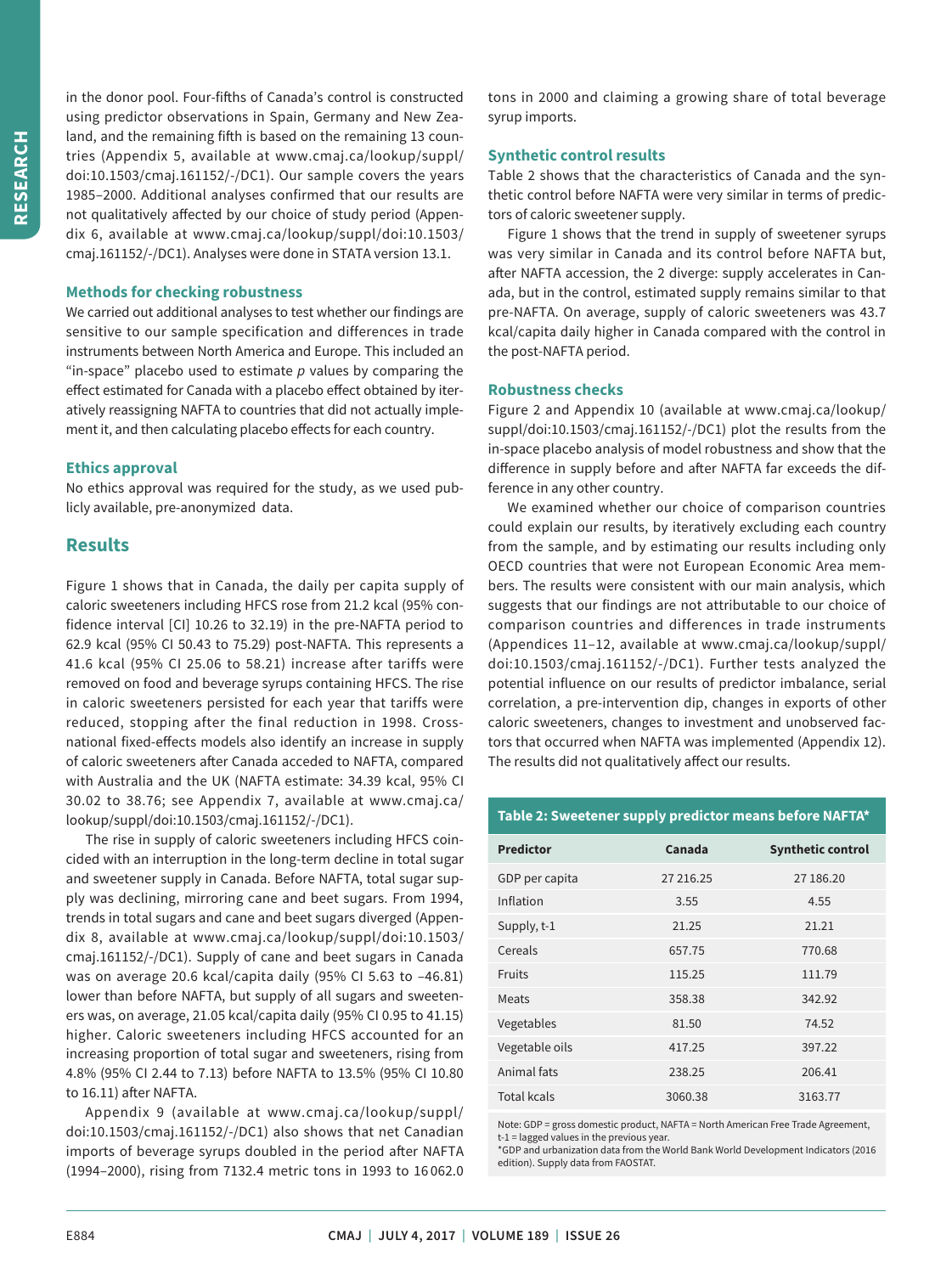## **Interpretation**

We show that tariff reductions on HFCS-containing food and syrups in NAFTA were associated with a 41.6 (95% CI 25.06 to 58.21) kcal/capita daily increase in the supply in Canada of caloric sweeteners including HFCS. These findings were robust to additional sensitivity analyses, and are consistent with previous studies which find that countries enacting trade deals with the US experience changes in their food environments.<sup>18,38</sup>

Our study advances existing research in 3 important ways. First, we isolate a specific mechanism through which FTAs can affect diets: import tariffs. We have shown that a small and potentially inconspicuous change to tariffs can precipitate a substantial change to peoples' diets, including increased consumption of HFCS. The population-wide consequences for public health are potentially enormous. This rise in HFCS consumption was correlated with a large rise in obesity rates, from 5.6% in 1985 to 14.8% in 1998.<sup>39</sup> Rates of obesity among Canadians now rank among the highest of advanced industrialized nations that, unlike Canada, do not have trade agreements with the United States.40 The period after NAFTA also corresponded with rises in the prevalence of diabetes from 3.3% to 5.6%, from 1998/99 to 2008/09.41 Our findings are consistent with the hypothesis that US trade relations may have been an underlying population-level factor contributing to Canada's comparatively high rates of obesity, diabetes and noncommunicable diseases, through increased population-level exposure to added sugars.

Second, our analysis provides more robust evidence that these associations are causal. We have used rigorous quasiexperimental methods to overcome potential confounding that is not addressed in the majority of previous research. Third, we identified that the rise in HFCS supply coincided with a decline in cane and beet sugar supply and a pause in the long-term decline in total sugar and sweetener supply. This suggests that total sugar and sweetener supply was higher in Canada after NAFTA than it might have been without NAFTA. This also suggests that trade agreements that apply greater tariff reductions on potentially hazardous food items may catalyze a "hazardous substitution effect," in which populations replace less hazardous food items with more hazardous commodities that are subject to lower tariffs.

Our results have important implications for health policy. Trade agreements such as NAFTA are widely used macroeconomic policy instruments.<sup>42</sup> NAFTA has been held up as a blueprint for future FTAs, including a potential new deal between the US and UK following its decision to leave the European Union, and the Transatlantic Trade and Investment Partnership between the US and the European Union, currently under negotiation.43,44 However, our analysis of the effects of NAFTA raises concern that new trade deals could harm population health



**Figure 2:** Ratio of post–North American Free Trade Agreement (NAFTA) root mean squared prediction error (RMSPE) to pre-NAFTA RMSPE: Canada and control countries. Note: RMSPE is the square root of the sum of the squared difference between the observed value in a country and its synthetic counterpart across a specified period. Here the RMSPE is estimated separately in the pre- and post-NAFTA periods, and the ratio shown above is the post-NAFTA RMSPE divided by the pre-NAFTA RMSPE.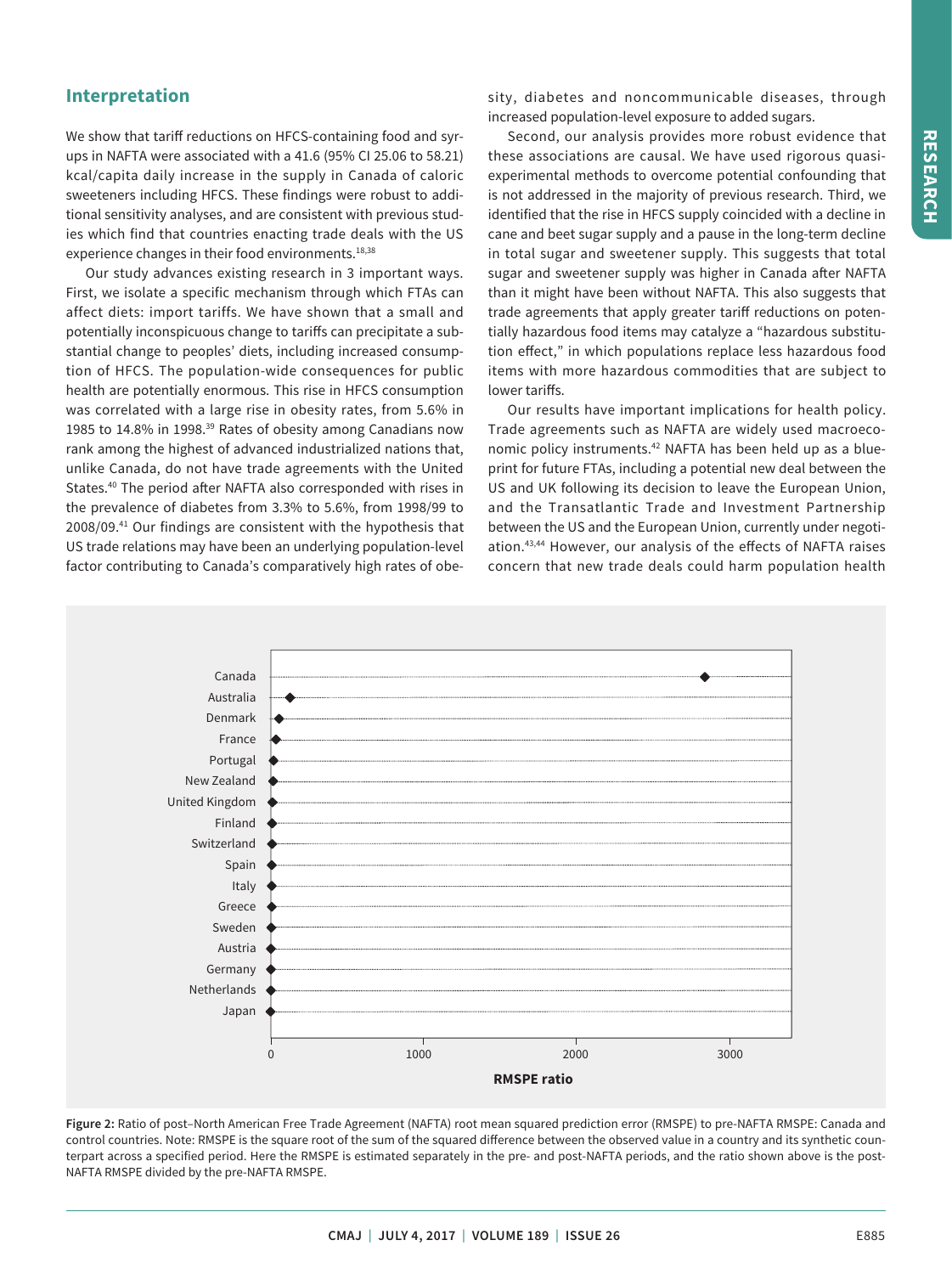should lower tariffs lead to increased supply and potential consumption of unhealthy food items, particularly those containing HFCS. FTAs may well yield benefits, via higher incomes and improved food security, but may also lead to numerous harms.<sup>45</sup> Potential harms may be counteracted partially by targeted public health policies. Yet, our analysis shows that small and seemingly modest changes to tariffs can lead to a substantial rise in the supply of commodities like HFCS.

#### **Limitations**

Our analysis has several limitations. First, our study analyzes changes in 1 specific product category in a developed country. This limits the generalizability of our findings, but enables us to parse the specific policies and mechanisms linking FTAs to changing diets. Second, data limitations preclude the possibility of fully testing how US exports responded to tariffs and the impact of changing HFCS consumption on health outcomes. These effects are debated, although there are concerns that the corn and softdrink industries may distort evidence of the harms from HFCS.<sup>46</sup> Fourth, supply may be an imperfect measure of consumption because of difficulties in estimating wastage and home production. Supply levels are nevertheless a widely used proxy for consumption and are especially appropriate in market equilibrium when supply and demand are equal.<sup>47-50</sup> Fifth, causal inferences from our quasi-experimental study are limited, as with any statistical analysis with observational data. Finally, it is possible that 1 or more important events took place in Canada at the same time as NAFTA and accounted for our findings. We attempted to address this possibility using additional placebo studies and sensitivity analyses that did not qualitatively affect our results.

#### **Conclusion**

These limitations notwithstanding, we find evidence that lower tariffs following NAFTA were associated with increased supply and likely consumption of caloric sweeteners in Canada including potentially hazardous HFCS. This has important implications elsewhere. This should be taken into account by countries negotiating future trade agreements.

### **References**

- 1. Bowles P. *International trade and neoliberal globalism: towards re-peripheralisation in Australia, Canada and Mexico?* Bowles P, Broomhill R, Gutiérrez-Haces T, et al., editors. London and New York: Routledge; 2008.
- 2. Zahniser S, Angadjivand S, Hertz T, et al. *NAFTA at 20: North America's free-trade area and its impact on agriculture*. Washington: United States Department of Agriculture; 2015.
- 3. Hufbauer GC, Schott JJ. *NAFTA: an assessment*. Revised edition. Washington: Institute for International Economics; 1993.
- 4. Wise C. The North American Free Trade Agreement.*New Polit Econ* 2009;14:133-48.
- 5. Pearson DR. Toward free trade in sugar. In: *Policy Analysis*. No 768. Washinton: Cato Institute; 2015.
- 6. Lustig RH, Schmidt LA, Brindis CD. Public health: the toxic truth about sugar. *Nature* 2012;482:27-9.
- 7. Johnson RJ, Segal MS, Sautin Y, et al. Potential role of sugar (fructose) in the epidemic of hypertension, obesity and the metabolic syndrome, diabetes, kidney disease, and cardiovascular disease. *Am J Clin Nutr* 2007;86:899-906.
- 8. Duffey KJ, Popkin BM. High-fructose corn syrup: Is this what's for dinner? *Am J Clin Nutr* 2008;88:1722S-32S.
- 9. Bray GA, Nielsen SJ, Popkin BM. Consumption of high-fructose corn syrup in beverages may play a role in the epidemic of obesity. *Am J Clin Nutr* 2004;79:537-43.
- 10. Hawkes C, Blouin C, Henson S, et al., editors. *Trade, food, diet and health: perspectives and policy options*. Hoboken (NJ): Wiley-Blackwell; 2010.
- 11. Thow AM. Trade liberalisation and the nutrition transition: mapping the pathways for public health nutritionists. *Public Health Nutr* 2009;12:2150-8.
- 12. Labonté R, Schrecker T. Globalization and social determinants of health: the role of the global marketplace (part 2 of 3). *Global Health* 2007;3:6.
- 13. Trefler D. The long and short of the Canada-U.S. free trade agreement. *Am Econ Rev* 2004;94:870-95.
- 14. Poti JM, Slining MM, Popkin BM. Where are kids getting their empty calories? Stores, schools, and fast-food restaurants each played an important role in empty calorie intake among US children during 2009–2010. *J Acad Nutr Diet* 2014;114:908-17.
- 15. Guenther PM, Kirkpatrick SI, Reedy J, et al. The Healthy Eating Index-2010 is a valid and reliable measure of diet quality according to the 2010 Dietary Guidelines for Americans. *J Nutr* 2014;144:399-407.
- 16. Labonté R, Schrecker T. Globalization and social determinants of health: Introduction and methodological background (part 1 of 3). *Global Health* 2007;3:5.
- 17. Friel S, Hattersley L, Townsend R. Trade policy and public health. *Annu Rev Public Health* 2015;36:325-44.
- 18. Schram A, Labonte R, Baker P, et al. The role of trade and investment liberalization in the sugar-sweetened carbonated beverages market: a natural experiment contrasting Vietnam and the Philippines. *Global Health* 2015;11:41.
- 19. Barlow P, McKee M, Basu S, et al. The health impact of trade and investment agreements: a quantitative systematic review and network co-citation analysis. *Global Health* 2017;13:13.
- 20. Dür A, Baccini L, Elsig M. The design of international trade agreements: introducing a new dataset. *Rev Int Organ* 2014;9:353-75.
- 21. *Canada-U.S. Free Trade Agreement*. Ottawa: Government of Canada; 1989.
- 22. *North American Free Trade Agreement*. Ottawa: NAFTA Secretariat, Government of Canada; 1994.
- 23. KennedyP, PetroliaD. Disputes in sugar and agricultural-based sweeteners. *Proceedings of the 6th Agricultural and Food Policy Systems Information Workshop — Trade Liberalization Under NAFTA: Report Card on Agriculture*; 2000 Feb. 16–19; San Diego.
- 24. *Database: FAOSTAT*. Statistics Division, Food and Agriculture Organization of the United Nations; 2014. Available: www.fao.org/faostat/en/#home (accessed 2015 Dec. 15).
- 25. *World Development Indicators 2015*. Washington: World Bank; 2015.
- 26. Global Agricultural Trade System (GATS). Washington: USDA Foreign Agricultural Service; 2016.
- 27. Listing of completed applications for review and notifications. Investment Review Division, Government of Canada; 2015. Available: http://canada.pch.gc.ca/ eng/1454086857476 **(**accessed 2017 Apr. 2).
- 28. *Food balance sheets: a handbook*. Rome (Italy): Food and Agricultural Organization of the United Nations; 2001.
- 29. KingG, Zeng L. The dangers of extreme counterfactuals. *Polit Anal* 2006;14:131-59.
- 30. Ryan AM, Burgess JF Jr, Dimick JB. Why we should not be indifferent to specification choices for difference-in-differences. *Health Serv Res* 2015;50:1211-35.
- 31. O'Neill S, Kreif N, Grieve R, et al. Estimating causal effects: considering three alternatives to difference-in-differences estimation. *Health Serv Outcomes Res Methodol* 2016;16:1-21.
- 32. Abadie A, Diamond A, Hainmueller J. Synthetic control methods for comparative case studies: estimating the effect of California's tobacco control program. *J Am Stat Assoc* 2010;105:493-505.
- 33. Abadie A, Diamond A, Hainmueller J. Comparative politics and the synthetic control method. *Am J Pol Sci* 2015;59:495-510.
- 34. Popkin BM. Urbanization, lifestyle changes and the nutrition transition. *World Dev* 1999;27:1905-16.
- 35. Popkin BM. The nutrition transition and obesity in the developing world. *J Nutr* 2001;131:871S-3S.
- 36. Stuckler D, McKee M, Ebrahim S, et al. Manufacturing epidemics: the role of global producers in increased consumption of unhealthy commodities including processed foods, alcohol, and tobacco. *PLoS Med* 2012;9:e1001235.